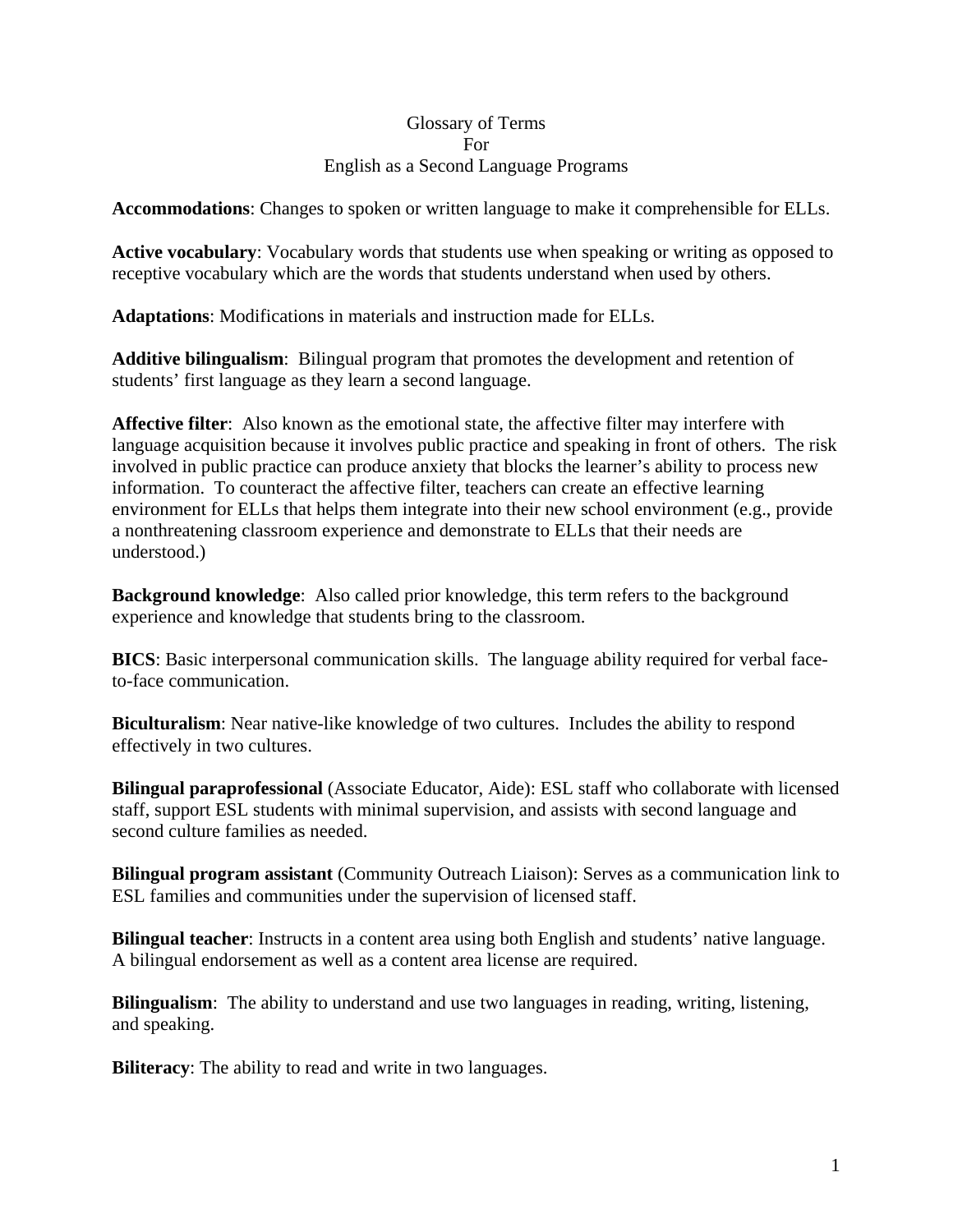**CALP**: Cognitive academic language proficiency. The language ability required for academic achievement.

**CALLA** - *Cognitive Academic Language Learning Approach*: A program model based on cognitive learning theory, CALLA integrates content-area instruction with language development activities and explicit instruction in learning strategies (Chamot & O'Malley, 1994). CALLA emphasizes active learning, in which students are given the skills and opportunities to take an active role in their own learning. Developed by Anna Uhl Chamot of George Washington University and J. Michael O'Malley, CALLA is being implemented in approximately 30 school districts in the United States and in several other countries. Chamot and O'Malley (1996) report that some studies in certain districts show ELL students in "high implementation CALLA classrooms performed significantly better" (p. 271) than ELL students in low-implementation classrooms on the use of procedures such as problem solving. They do, however, acknowledge that more research and formal program evaluations are needed. *(For more information see [www.gwu.edu/~calla/](http://www.gwu.edu/%7Ecalla/)).*

**Chunk**: Several words that are usually used together in fixed expressions, such as, "Hello, how are you?"

**CLD**: Culturally and linguistically diverse. A national-origin-minority student who is limited-English proficient.

**Communicative competence**: The ability to appropriately produce language both orally and in writing.

**Comprehensible input**: Understandable and meaningful language directed at second language learners that includes a range of planned strategies to give linguistic and contextual support.

**Comprehensible Output**: Creating opportunities for ELLs to practice speaking with their classmates at their level of competency.

**Content-based ESL**: This approach makes use of instructional materials, learning tasks, and classroom techniques from academic content areas as the vehible for developing language, content, cognitive and study skills. English is the medium of instruction.

**Cooperative learning**: Students from varied backgrounds and abilities work together in small groups.

**Cram school**: An after-school tutoring service that emphasizes skill building through rote memorization.

**Criteria for exit from ESL** (Ohio): Criteria that indicate a student has attained the required level of English proficiency to exit a district's LEP program:

- Achieve at the proficient level (composite score) on the OTELA.
- After achieving at the proficient level on the OTELA, one year of successful classroom performance where the language of instruction is English, OR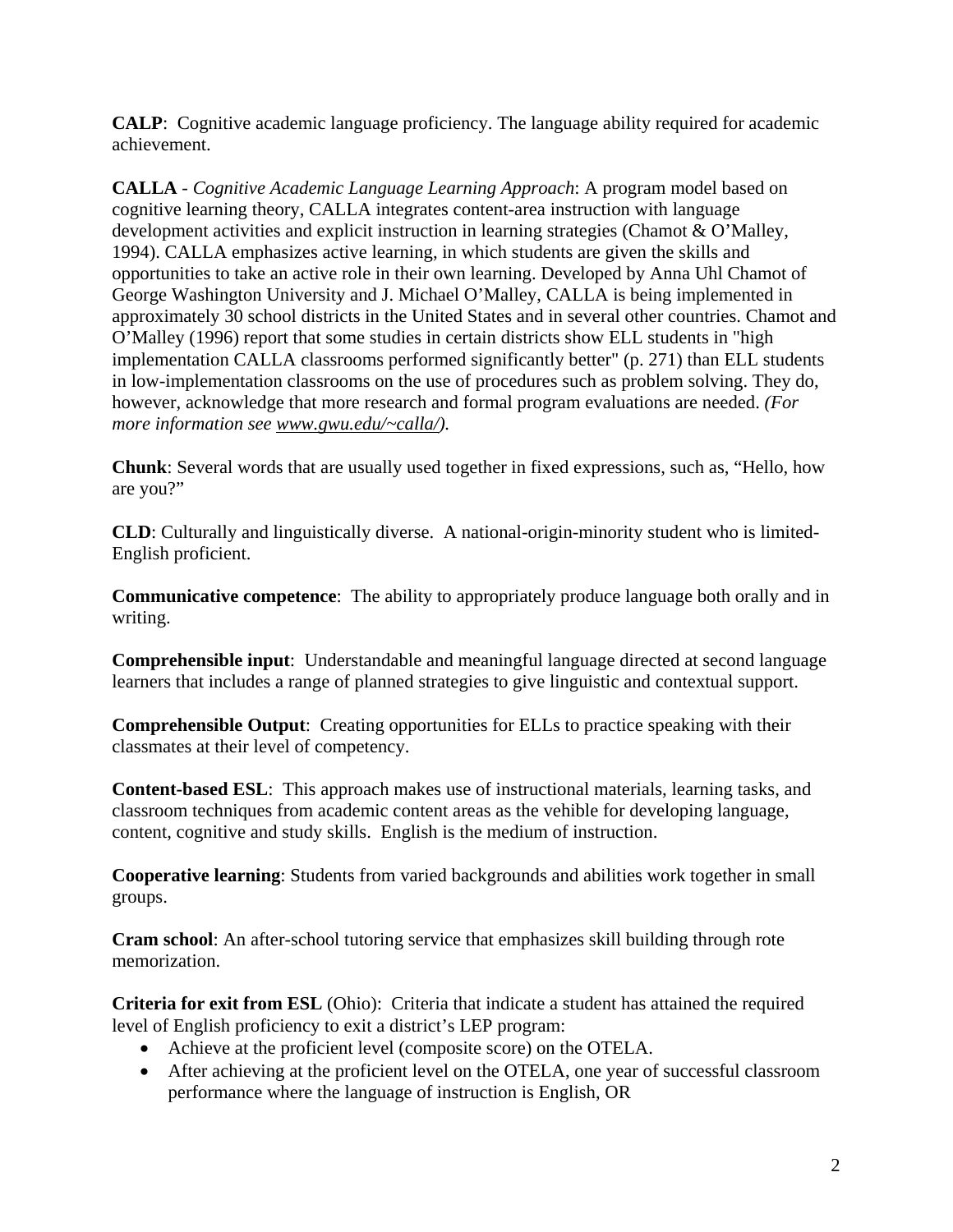• Attainment of proficient or above on the OAT or OGT in reading and writing taken after achieving at the proficient level on the OTELA.

**Culture shock**: A normal stage that all newcomers to the U.S. experience. Being in a strange place and losing the power to communicate can disrupt one's world view, self-identity, thinking system, actions, and feelings. Most ELLs go through stages of culture shock before they are comfortable with the new language:

- Euphoric or Honeymoon Stage: During this stage, newcomers are excited about their new lives.
- Rejection Stage: At this stage, the differences between the new culture and the old one become more apparent to newcomers. They reject their new surroundings because there is so much they do not understand. Students at this stage may refuse to learn the new language. Some students become aggressive and act out their frustrations.
- Regression Stage: At this stage, ELLs are frustrated because they cannot communicate and are bombarded with unfamiliar surroundings, unreadable social signals, and a barrage of new sounds. They are homesick and miss their family, friends, and familiar sights and sounds.
- Integration Stage: In this stage, new comers start to deal with differences between the old and new cultures. Parents may become alarmed at this stage because they do not want children to lose their L1 and culture.
- Acceptance Stage: Newcomers are now able to enter and prosper in the mainstream culture. They accept both cultures and combine them into their lives.

## **Developmental bilingual education**: See Maintenance Bilingual Education

**Dual language program**: Also known as two-way or developmental programs, the goal of these bilingual programs is for students to develop language proficiency in two languages by receiving instruction in English and another language in a classroom that is usually part native English speakers and part native speakers of the other language.

**EFL**: English as a foreign language. A program to teach English to speakers in a non-English speaking setting.

**ELL**: English language learners. A national-origin-minority student who is limited-English proficient. This term is often preferred over limited-English-proficient as it highlights accomplishments rather than deficits. English as a Second Language (ESL) and Bilingual are components of ELL.

# **English Language Proficiency Levels** (Ohio):

Source of proficiency level descriptions: *Beginning to Advanced: Teachers of English to Speakers of Other Languages* (TESOL), Inc., 1997, pp. 20-21.

Level 1, Emergent or Pre-functional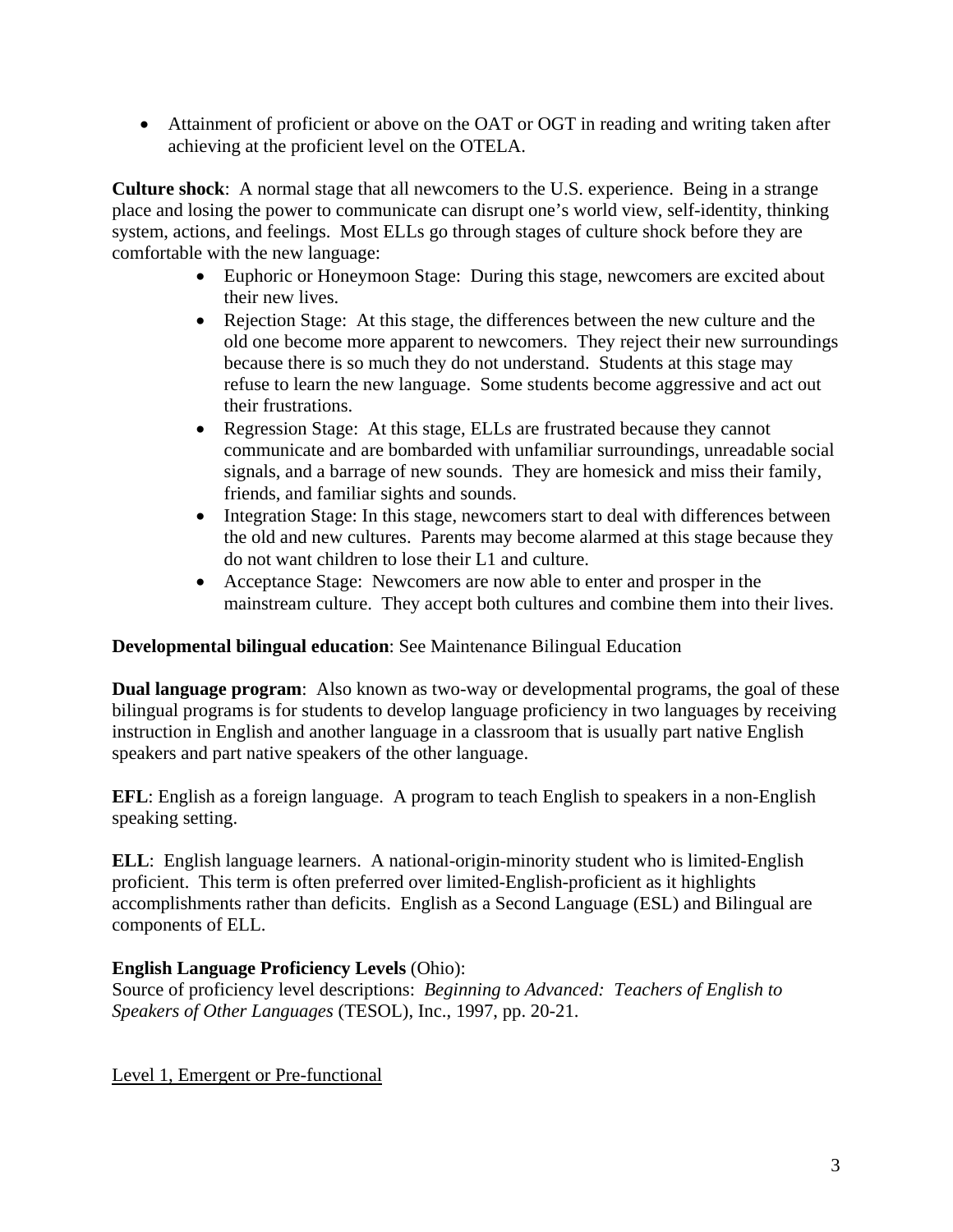Students at this level may understand isolated words, some high-frequency social conventions, and simple directions, commands, and questions. They rely on nonverbal cues such as gestures and facial expressions, and frequent repetition and rephrasing to understand spoken language. In conversation, they may be able to provide basic information in response to requests and questions. They can ask one-or two-word questions without regard to structure and intonation.

Regarding reading and prereading skills, students at this level may demonstrate an understanding of concepts of print and begin to track print. They may be able to distinguish letters from other symbols. They can imitate the act of reading (holding a book and turning pages), however, they get meaning mainly through pictures. Students at this level participate in writing activities by drawing pictures. They may be able to copy letters or form them from memory and may be able to copy some words. The can imitate the act of writing but their text does not transmit a message. They may attempt to apply writing conventions but do so inappropriately or correctly only when copying.

### Level 2, Beginning

As LEP students' oral comprehension increases, they begin to imitate verbalizations by using single words or simple phrases and begin to use English spontaneously. They gradually construct more meaning from the words themselves but the construction is often incomplete. They are able to generate simple texts that reflect their knowledge level of syntax. These texts may include a significant amount of nonconventional features such as invented spelling, grammatical inaccuracies, pictorial representations, surface features and rhetorical patterns of native language.

## Level 3, Intermediate

At this level, students understand more complex speech, but still may require repetition. They acquire a vocabulary of stock words and phrases covering daily situations. They use English spontaneously, but may have difficulty expressing all their thoughts due to a restricted vocabulary and a limited command of language structure. Students at this level speak in simple sentences, which are comprehensible and appropriate but which often have grammatical errors. They may have some trouble comprehending and producing complex structures and academic language.

Proficiency in reading may vary considerably depending upon the learners' familiarity and prior experience with themes, concepts, genre, characters, and so on. They are most successful constructing meaning from texts for which they have background upon which to build. They are able to generate more complex text, a wider variety of text, and more coherent text than beginners.

### Level 4, Advanced

At this level, students' language skills are adequate for most day-to-day communication needs. Occasional structural and lexical errors occur. Students may have difficulty understanding and using some idioms, figures of speech and words with multiple meanings. They communicate in English in new or unfamiliar settings but have occasional difficulty with complex structures and abstract academic concepts.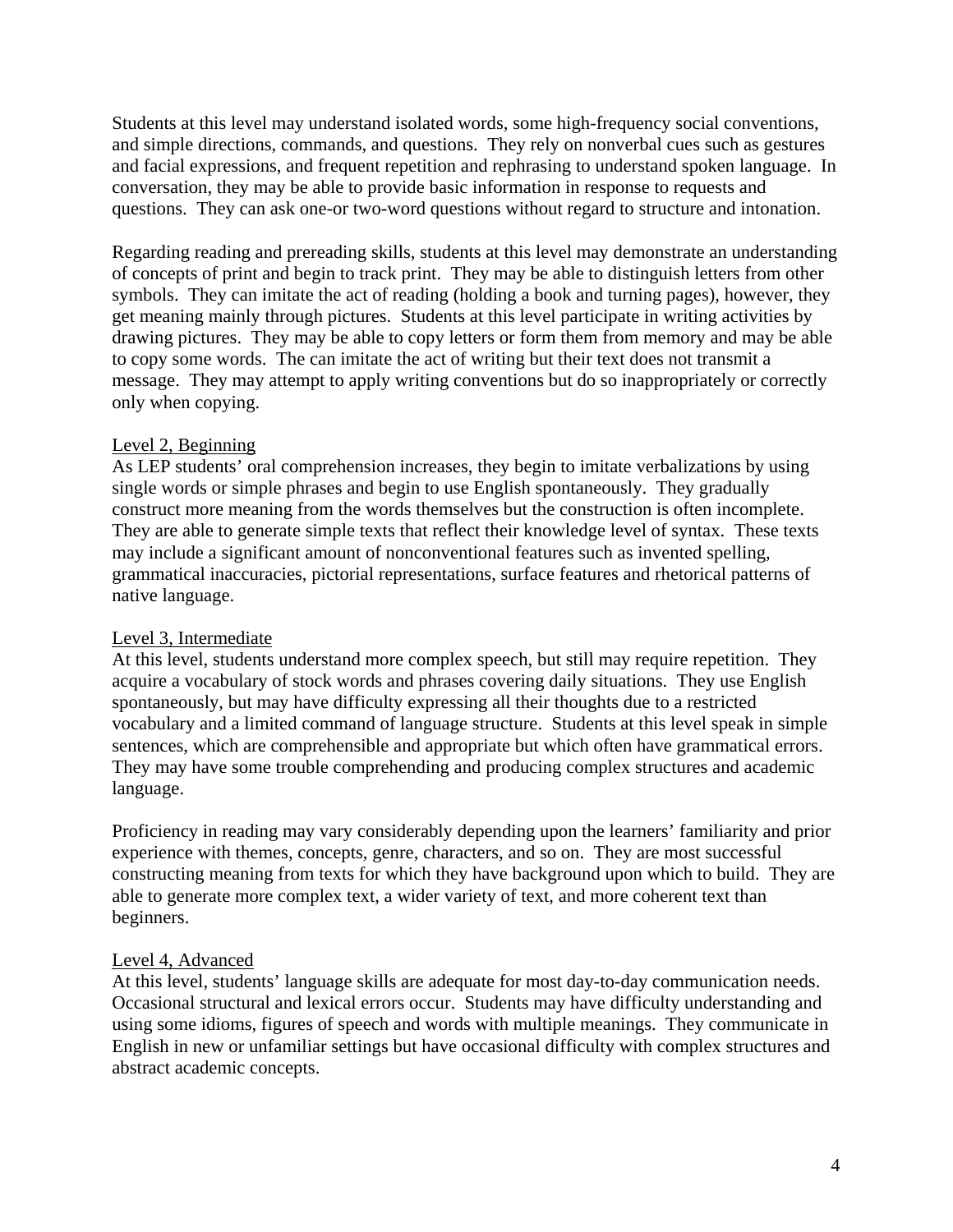Students at this level may read with considerable fluency and are able to locate and identify the specific facts within the text. However, they may not understand text in which the concepts are presented in a decontextualized manner, the sentence structure is complex, or the vocabulary is abstract. They can read independently, but may have occasional comprehension problems. They produce text independently for personal and academic purposes. Structure, vocabulary, and overall organization approximate the writing of native speakers of English. However, errors may persist in one or more of these domains.

### Level 5, Proficient Trial-mainstreamed

At this final stage, students usually can participate in academic topical conversations without difficulty. In most cases, they can follow complex and multi-level directions without assistance, and they can understand oral information provided via electronic audio and video media. Students at this level usually speak English fluently in social and grade-level academic settings, and they control age-appropriate syntax and vocabulary in speech.

Generally, students read and understand factual information in non-technical prose as well as discussions on concrete topics related to special events. They comprehend standard newspaper items addressed to the general reader, correspondence reports and technical materials. At this level they can write short papers and clearly express statements of position, points of view and arguments. In their writing, they usually show control of varied sentence structures, spelling and vocabulary, expressing well-developed thoughts.

**ENL**: English as a New Language, the term used by the National Board of Professional Teaching Standards in place of ESL or ESOL.

**ESL:** A program of techniques, methodology, and special curriculum designed to teach ELL students English language skills which may include listening, speaking, reading, writing, study skills, content vocabulary, and cultural orientation. ESL instruction is usually in English with little use of L1.

**ESL teacher**: Develops students' social and academic English language skills (reading, writing, listening, and speaking) using State Standards. Requires a TESOL (Teachers of English to Students of Other Languages) endorsement to existing license.

**ESOL**: English for Speakers of Other Languages.

**FEP**: Fully or fluent English proficient.

**Fossilization**: An error that becomes part of an English language learner's speech pattern.

**Heritage/Home/Primary language**: A student's native language.

**Haptics**: the study of who one is permitted to touch in different cultures.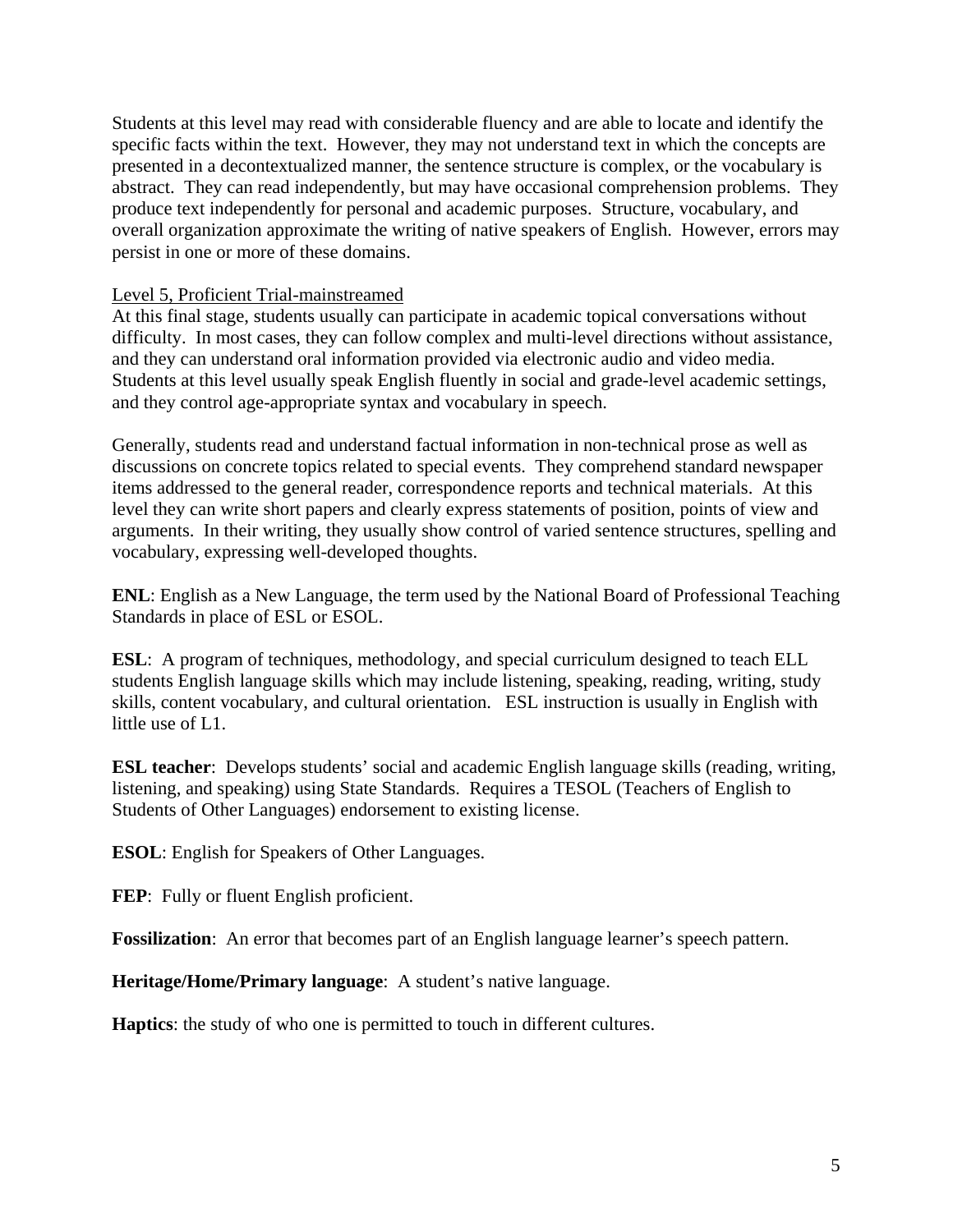**Informed parental consent**: The permission or refusal of parents to enroll their child in an ELL program after the parent is provided effective notice of the educational options and the district's educational recommendations.

**Interpreter**: "Interpreter" and "translator" are often used interchangeably, but they have different meanings. An interpreter conveys information from one language to another orally. A translator conveys information in the written form (Weber, 1990).

L1: Primary or native language learned and used first by students regardless of later proficiency in that language. Students may have multiple primary languages.

**L2**: Second language that is used in addition to the primary language.

**Language acquisition**: Picking up language through meaningful conversation that is similar to how children learn their first language. There is no formal study of grammar.

**Language dominance**: The measurement of the degree of bilingualism which implies a comparison of the proficiencies in two or more languages.

**LEA**: Language Experience Approach. An approach to reading instruction based on information and stories developed from students' personal experiences. The stories are written collaboratively by the teacher and the students, then the teacher and students read them together. The goal is for the students to associate the written form of English with the spoken form.

**Language minority students**: Students whose primary language is not the dominate language.

**Language proficiency**: The degree to which the student exhibits control over the use of language, including the measurement of expressive and receptive language skills in the areas of phonology, syntax, vocabulary, and semantics and includes the areas of pragmatics or language use within various domains or social circumstances. Proficiency in one language does not imply proficiency in other languages.

**LEP**: Limited-English-Proficient.

**LEP student**: In Ohio, HB 3 defines an LEP student as:

- between the ages of 3 and 21 years,
- enrolled in an elementary or secondary school,
- having a language other than English as the native/home language, whether born in the U.S. or another country,
- having such difficulty speaking, reading, writing, or understanding English that the student may be unable to perform well enough in class or on state tests to meet expected state standards for achievement.

**Language learning**: In contrast to language acquisition, language learning is not communicative. This type of learning results from direct instruction about the rules of language. Learners have conscious knowledge of the new language and can talk about what they know.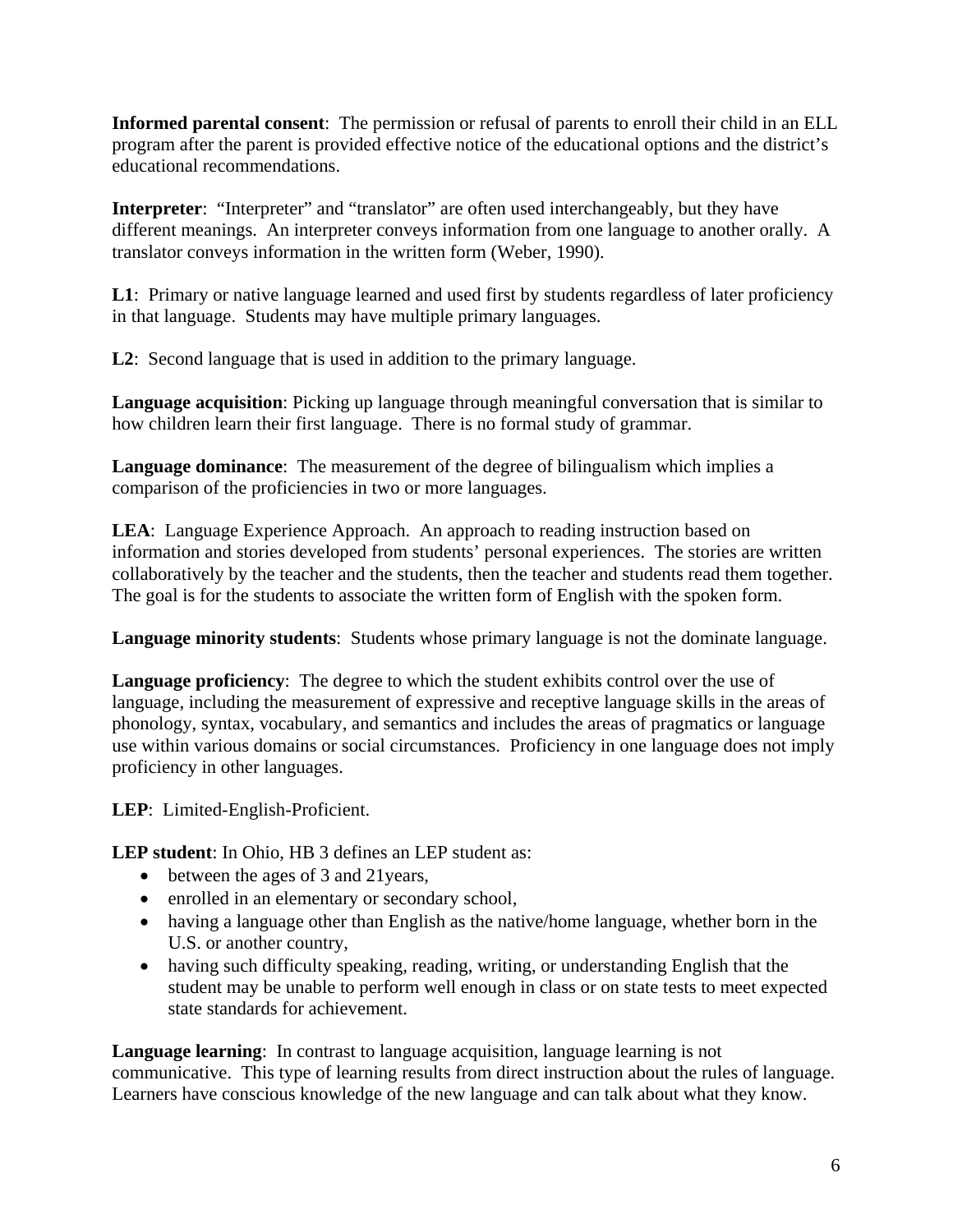They can memorize the rules of the language and succeed on tests, but may not have strong speaking or writing skills.

**Mainstream**: The placement of ELLs in regular education classes in which the language of instruction is the dominate language.

**Maintenance bilingual education** (MBE): Also late-exit bilingual education. This is a program that uses two languages, L1 and English, as a means of instruction. The instruction builds on the L1 skills and develops and expands the English language skills of each student to enable him/her to achieve proficiency in both languages while providing access to academic content.

**Mentor texts**: Texts that demonstrate different writing traits of writers. Teachers can use such texts to illustrate high-quality writing to students.

**Multilingualism**: The term can refer to an individual speaker who uses two or more languages or a community of speakers in which two or more languages are spoken.

**NEP**: Non-English proficient.

**Newcomer program**: Separate, relatively self-contained educational interventions designed to meet the academic and transitional needs of newly-arrived immigrants. Typically, students attend newcomer programs before they move into more traditional interventions.

**Non-verbal communication**: Physical communication such as gestures, facial expressions, and physical proximity that support oral communication.

**OAT:** Ohio Achievement Test. Administered to all Ohio students in public schools in grades 3-8. ELLs may be eligible for some waivers and accommodations depending on length of time in U.S. schools and level of proficiency in English as measured on a screener recognized by ODE or the OTELA.

**OGT**: Ohio Graduation Test. Administered to all students in public schools in grade 10 and beyond until the test is passed. ELLs may be eligible for some waivers and accommodations depending on length of time in U.S. schools and level of proficiency in English as measured on a screener recognized by ODE or the OTELA. Proficiency on the OGT is required for graduation, but not necessarily for entrance to colleges.

**OAT/OGT accommodations**: Allowances for LEP students on statewide tests (in Ohio) if identified as LEP using a formal assessment. For ALL LEP students, use of a dictionary and extended time (up to a day) to complete a subtest is an accommodation.

- LEP students enrolled in U.S. schools less than 3 years and who are at the intermediate or below level in both reading and writing as measured on the OTELA or an approved screener may receive one of the following accommodations on the OGT and OAT:
	- o An English read aloud accommodation of allowable parts of the test (English audio CD),
	- o A read aloud accommodation of allowable parts of the test,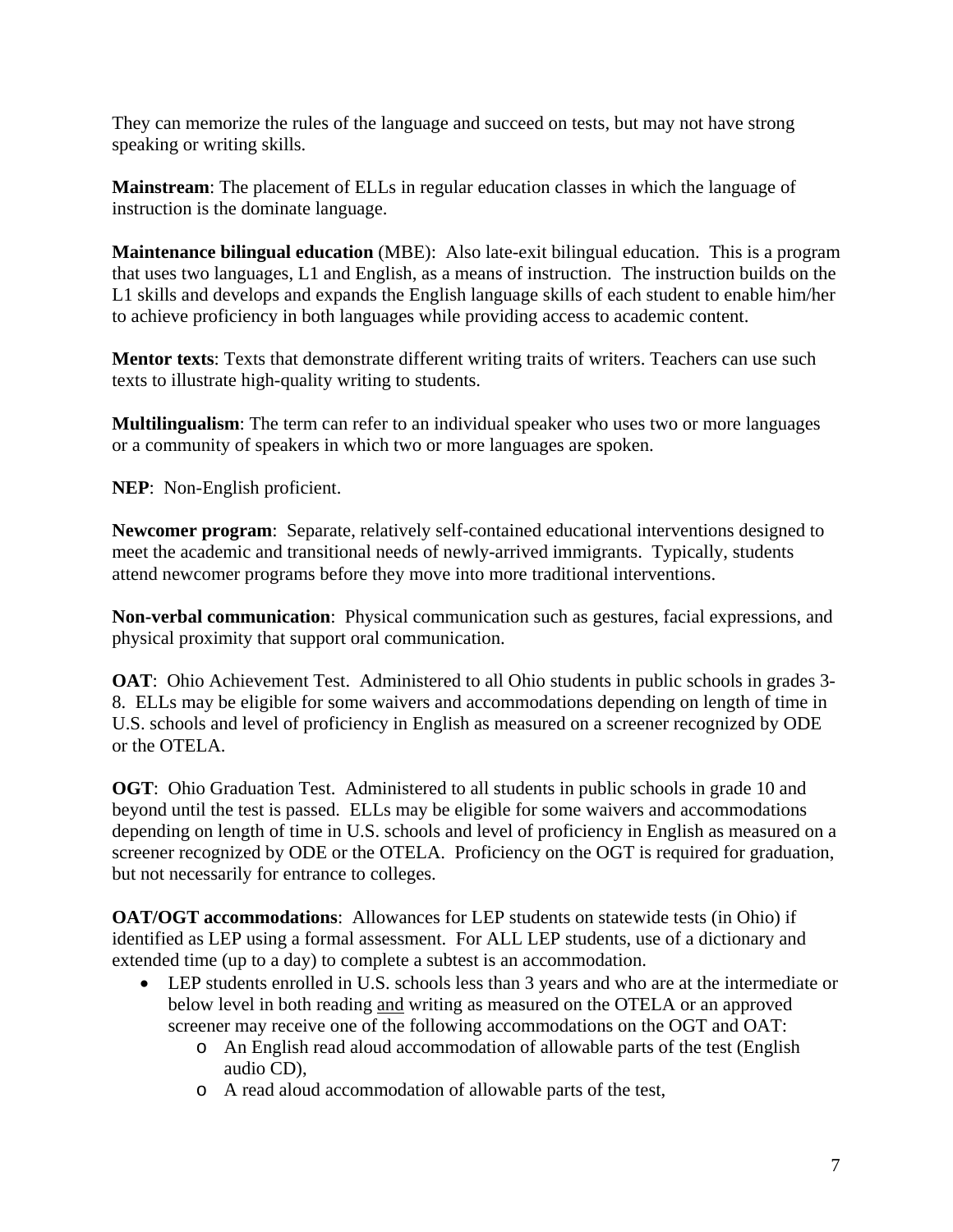- o An oral translation of allowable parts of the test (foreign language CD if available in the student's language or a translator may be hired),
- o A Spanish bilingual printed form of the test (for the OAT only).

**OTELA**: Ohio Test of English Language Acquisition. Administered to all identified ELLs in Ohio as required by No Child Left Behind. This test determines each student's level of English proficiency and is the basis for exit from an ESL program.

**Parent refusal:** Parents decline ESL services for which children qualify. Students are placed in mainstream programs without ESL support, but, in Ohio, students remain eligible for accommodations on statewide tests and must take the OTELA until exited from the ESL program.

**PEPSI**: the stages of second language acquisition (Krashen and Terrell, 1984):**P**re-production, **E**arly **P**roduction, **S**peech emergence, **I**ntermediate and advanced fluency.

**PHLOTE:** Person whose Home Language is Other Than English

### **Program Models and Teacher Endorsement**:

- Bilingual Education: Teachers are licensed in a content area with bilingual endorsement. ELL students receive cores curriculum instruction in L1, while developing English language skills in other classes.
- ESL (English as a Second Language): Teachers are TESOL-endorsed. A program of techniques, methodology, and curriculum designed to teach ELLs. ESL teachers provide instruction that focuses on developing English oral language, reading, and writing skills so that students can effectively meet content standards.
- Native Language Literacy: Teachers are licensed with bilingual endorsement or fluency in the language of instruction as determined by a national proficiency test. Language arts instruction focuses on developing oral language, reading and writing skills in the students' first language. Teachers fluent in students' native language provide instruction using instructional techniques, methodology, and curriculum in students' primary language.
- One-way Dual Immersion: Teachers are licensed with bilingual endorsement. ELLs are taught content in their first language. English language use is gradually increased until proficiency in both languages is reached.
- Sheltered English: Teachers are TESOL and Content licensed. ELLs receive core curriculum instruction through the use of modified English and scaffolding activities to ensure that materials is comprehensible and students have an opportunity to achieve standards at grade level.
- Structured English immersion program: The goal of this program is acquisition of English language skills so that the ELLs can succeed in an English-only mainstream classroom. All instruction in an immersion program is in English. Teachers have specialized training in meeting the needs of ELLs, possessing either a bilingual education or TESOL teaching credential and/or training, and strong receptive skills in the students' primary language. Also referred to as foreign/second language immersion.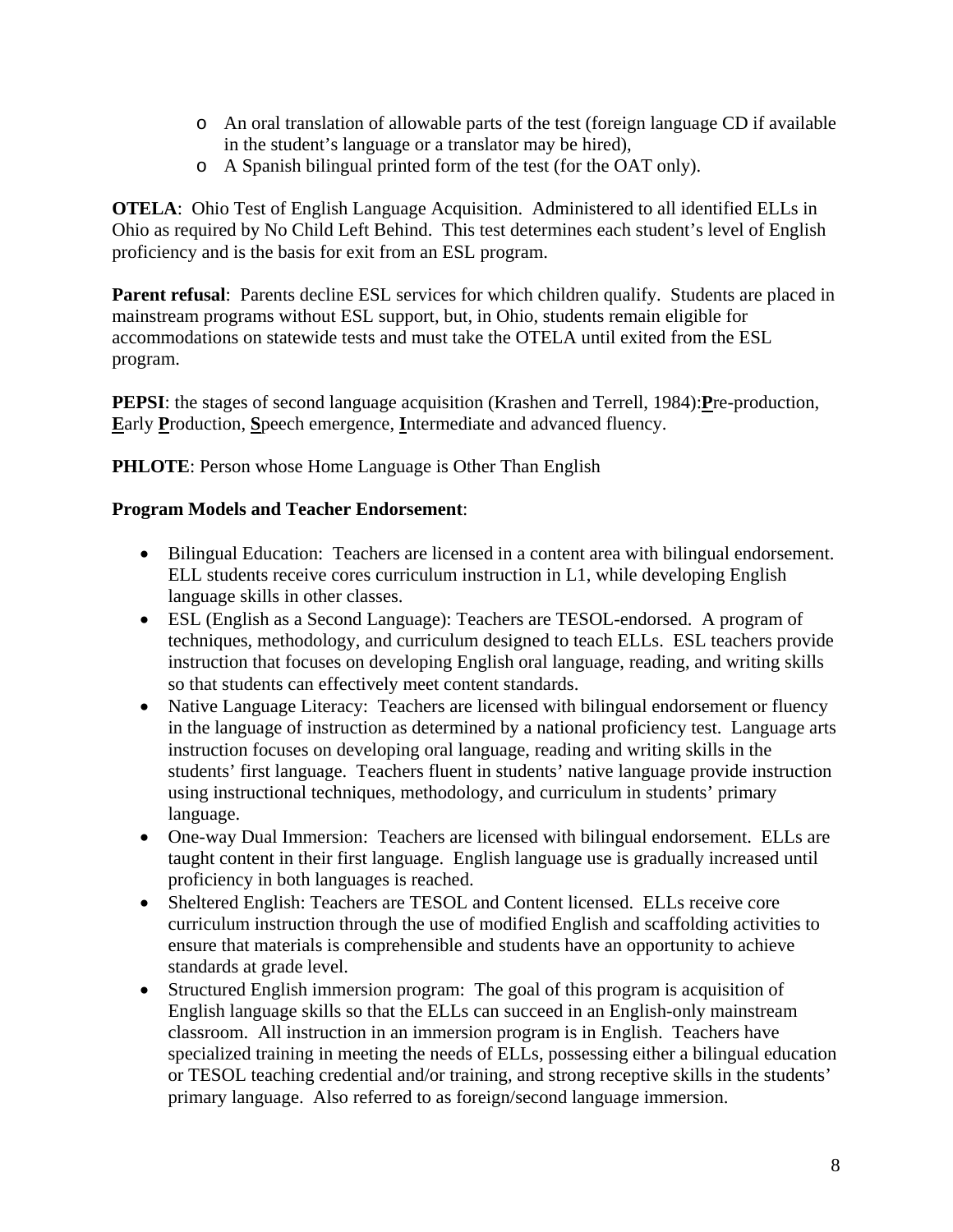- Submersion program: A submersion program places ELLs in a regular English-only program with little or no support services on the theory that they will pick up English naturally.
- Transitional Bilingual Education Program. Also known as early-exit bilingual education, this program uses the student's L1 for instruction. The program maintains and develops skills in the primary language and culture while introducing, maintaining, and developing English skills. The primary purpose of a TBE program is to facilitate the ELL's transition to an all English program.
- Two-way Dual Immersion: Also known as two-way bilingual education and dual language immersion. TWI provides integrated language and academic instruction for native English speakers and native speakers of another language with the goals of high academic achievement, first and second language proficiency, and cross-cultural understanding. Teachers are licensed with bilingual endorsement or fluent as determined by a proficiency test.

**Proxemics**: The study of spatial distances allowed between individuals in different cultures and situations.

**Plurilingualism**: Developing a degree of communication in a number of languages over a lifetime, not necessarily in a school setting.

**Realia**: Real-life objects that are used as visuals in language instruction.

**Receptive vocabulary**: Words that students understand when used by others.

**SDAIE**: Specifically Designed Academic Instruction in English. A type of sheltered English instruction that allows ELLs to progress in academic classes as they learn English. The language of instruction is adapted to the learners' English level.

**SIOP**: *Sheltered Instruction Observation Protocol*: A program model for teaching grade-level content in a way that is understandable for ELL students while at the same time promoting their English language development. SIOP was developed by researchers at the Center for Research on Education, Diversity & Excellence in response to the variability, both in design and delivery, of sheltered instruction methods. It uses a variety of sheltering strategies in a unified, structured way. Research using a control group design has compared ELL students in classes whose teachers had been trained in implementing SIOP to a control group class (taught by teachers not trained in the SIOP model). ELL students in classes whose teachers had been trained in implementing SIOP outperformed control group students. *(See Echevarria & Short, 2003, for more information on the research.)*

**Subtractive bilingualism**: Learning a second language at the expense of the first or native language.

**Target language**: The language that the learner is trying to acquire.